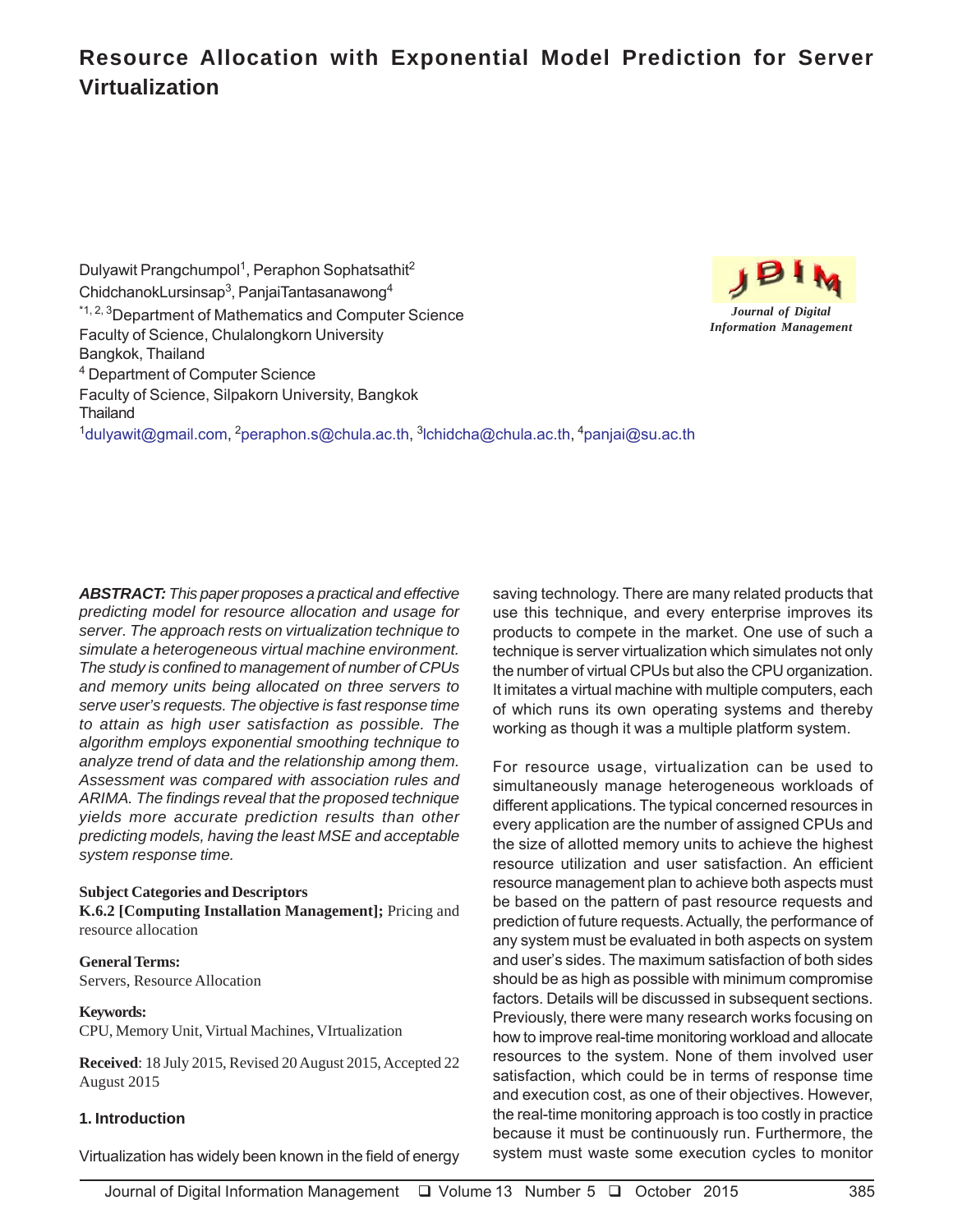the events prior to the resource allocation. This obviously increases the undesirable workload of the system. To alleviate this situation, the amount of requested resources must be estimated and allocated in advance.

This paper presents a method to estimate the required number of CPUs and amount of memory usage in advance from the past data. The estimated resources must satisfy two previously mentioned aspects as much as possible. The following constraints are imposed in our study.

1. The behaviour of deploying a computing system of any user is unknown.

2. The requested resources are determined by the running processes of the user's submitted task. The user has no privilege to demand the requested resources to the computing system.

The above constraints imply that estimating the requested resources within a short period of time can achieve better performance of resource management than a longer period. Therefore, our method confines the estimation of resource usage to one hour in advance-based on past data. The estimated resources may satisfy the response time but could reduce resource utilization. Therefore these estimated resources must be further adjusted as a consequent process to compromise on resource utilization.

The rest of paper is organized as follows. Related works are presented in Section 2. Material and method are described in Section 3. Experiments and results are explained in Section 4. Finally, Section 5 concludes the work.

# **2. Related Work**

Research on energy saving in computing systems have been paid much attention nowadays. Server virtualization is one of the techniques to reduce the number of physical components to conserve system energy and to maintain the acceptable response time of the system. Several works of energy cost reduction were proposed. Tick et al. [1] emphasized the cost reducing effect of ITS application on server virtualization through two studied cases. Khanna et al. [2] showed monitoring of key performance metrics and used the data to trigger migration of Virtual Machines within physical servers. Their algorithms attempted to minimize the cost of migration and maintained acceptable application performance levels. Hugo H. Kramer et al. [3] proposed an efficient approach to solve a relevant cluster optimization problem which, in practice, could be used as an embedded module to implement and integrated power and performance management solution in a real server cluster.

Server virtualization is also has impact on cloud computing. Casalicchio and Silvestri [4] focused their research on the mechanism for service level agreement (SLA) provisioning in cloud-based service providers. A selfmanageable architecture for SLA-based service virtualization to ease interoperable service executions in a diverse, heterogeneous, distributed and virtualized world services were presented by Kertesz et al [5]. Prasad Calyam et al., [6] developed an analytical model called Utility-Directed Resource Allocation Model (URAM) to solve the combined utility-directed resource allocation problem within virtual desktop clouds.

In the meantime, various virtualization techniques were proposed. Steinder et al. [7] explored the usage of server virtualization technology in the autonomic management of data centers running a heterogeneous mix of workloads. Mlynski et al. [8] analyzed the influence of virtualization mechanisms of *pSeries* servers on dynamic resources and partition load manager utilities. Park et al. [9] identified some design considerations for constructing and managing clusters and proposed architectures to support clustering. Padala et al. [10] presented adaptive control of virtualized resources in utility computing environments. Xu et al., [11] introduced predictive control for dynamic resource allocation in enterprise data centers. Resource allocation for quality of service provision in buffered crossbar switches with traffic aggregation was presented by Q. Duan [12]. Q.Duan and J.Daigle [13] presented resource allocation for statistical quality of service provision in buffered crossbar switches. Jianfeng Zhao et al., [14] showed a model of virtual resource scheduling in cloud computing. Speitkamp and Bichler [15] proposed a capacity planning method for virtualized IT infrastructures that combined a specific data preprocessing and an optimization model. Moreover, Koushik Chakraborty et al. [16] used a hardware technique to detect when virtual CPU was waiting for CPU cycles, and to pre-empt that virtual CPU to run a different and more productive virtual CPU. Also, Zhikui Wang et al., [17] used AppRAISE to manage performance of multi-tier applications by dynamically resizing the virtual machines hosting the applications.

Considering the research related to improve workload in server virtualization, there is no study on predicting and allocating future requested resources to reduce the load on server and also to exploit the potential of hardware utilization, investment cost, and energy consumption as a whole.

# **3. Proposed Methods**

# **3.1. Problem Formulation**

The scenario of our virtualization is the following. A server is defined as a collection of homogeneous CPUs and memory units. A user submits a task consisting of a set of processes to the server. Some appropriate numbers of CPUs and memory units are allocated to execute these processes. However, any CPUs and memory units not being allocated to any processes will be idle. If the received task requires more computing resources, the server will turn on additional idle CPUs and memory units to serve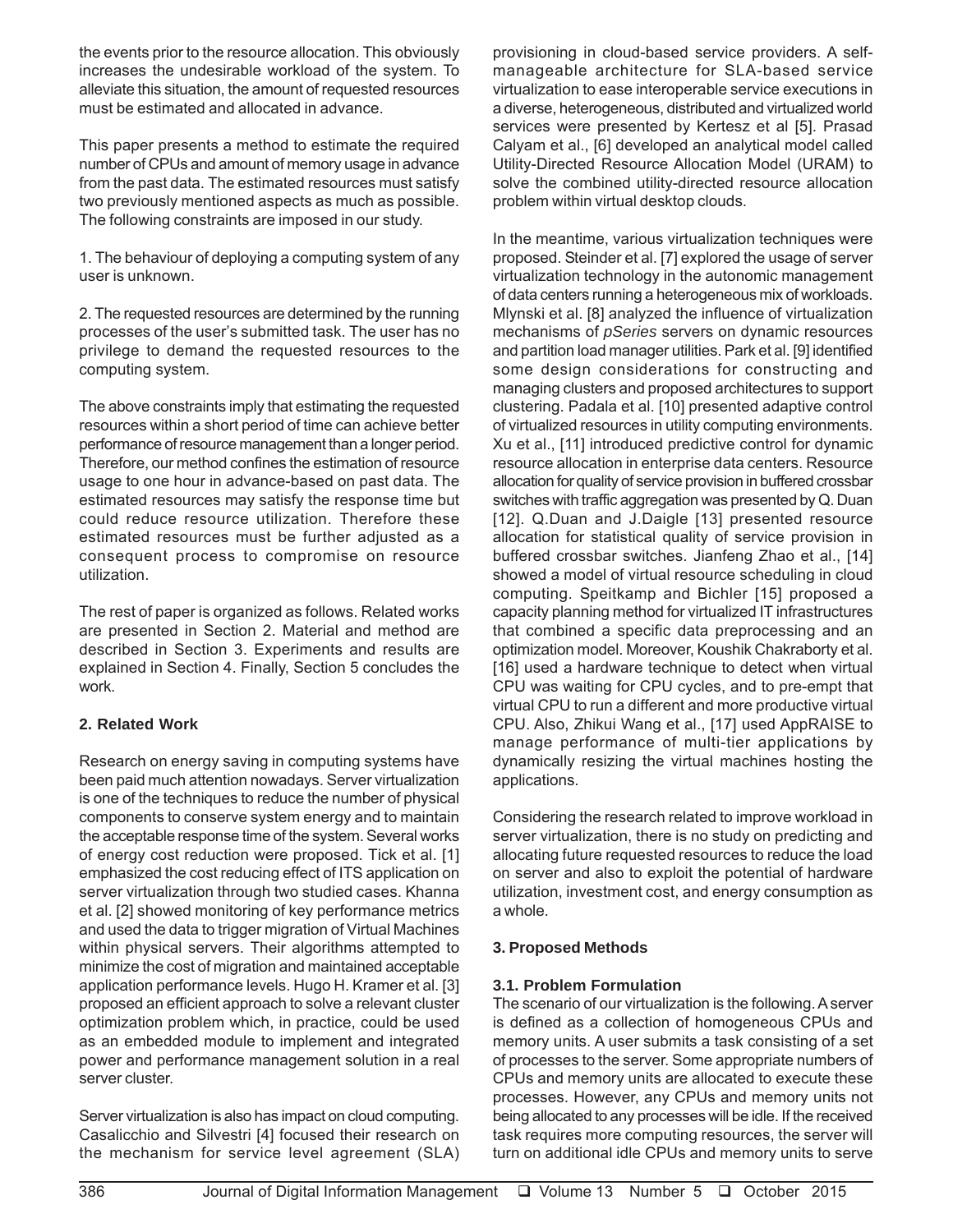### the request.

Our study concerns three related essential issues. The first issue concerns the estimation of number of requested CPUs and size of memory in the next hour. The second issue focuses on advance resource allocation so that the amount of allocated resources is always larger than the requested resources within a defined constant value. The last issue pertains to the relation between maximum resource utilization and user satisfaction in terms of response time. As previously mentioned, many researches consider only how to improve the performance of the system but totally omit user satisfaction aspect. In this work, the term *utilization* refers to the state of system with no idle components at any time. Generally speaking, system utilization and user satisfaction are controversial. To make a user most satisfy of the response time, more resources must be allocated. But more resources imply that some resources may not be fully used throughout the considered period and the energy consumption is obviously increased. The problem studied in this paper is formulated as follows.

Let  $1 \le j \le 60$  and  $1 \le k \le 6$  be the minute index in one hour and the time interval index of 10 seconds within one minute, respectively. Since there are 60 minutes in one hour, the value of *j* is between 1 and 60. For each minute, there are six equal 10-second time intervals. Thus, the value of *k* is between 1 to 6. At any hour, define the following variables for our computation.

*1. cj, k* : Percentage of CPU usage at the *kth* time interval of the *j th* minute. The CPU time is measured in clock ticks or seconds. This percentage is measured by the ratio of number of deployed CPUs and total number of available CPUs in the server. Suppose a server has 10 CPUs and only 6 CPUs are executing the received tasks at the  $k<sup>th</sup>$  time interval of the *j*<sup>th</sup> minute. The other CPUs are idle. Hence the value of  $c_{ik}$  is 60%.

2.  $m_{\tilde{j}, k}$ : Percentage of memory usage at the *j*<sup>th</sup> minute and the  $k<sup>th</sup>$  second interval. The percentage is measured by the ratio between the actual amount of memory units used and the total available memory units.

3.  $\tilde{c}$ : The predicted amount of requested CPU units in the next *(i+1)th* hour.

4.  $\tilde{m}$  : The predicted amount of requested memory units in the next  $(i+1)^{th}$  hour.

## **3.2. Theoretical Background**

Some relevant theoretical concepts of server virtualization and models are briefly summarized in this section. The concepts of server virtualization and models to predict with interesting techniques, exponential smoothing technique, association rule discovery and auto-regressive integrated moving average are addressed in the following sub-sections.

In traditional server machine working one server is used for one application where it was found that the use of resource was not fully employed. This limitation of a traditional server created several consequent problems such as delayed response time, low utilization of resources, and inefficient power consumption. To alleviate this limitation, a set of single servers should be pooled to increase computing power and enhance performance efficiency.



Figure 1.Typical server virtualization architecture consisting of a pool of heterogeneous servers

Server virtualization is a technique that can group different types of server machine to work as a single machine. The concept of virtualization has been widely used in many organizations to substitute for the traditional single server. It can manage the system more dynamically, allocate and de-allocate the resource on demand to improve utilization, and increase the investment value of hardware. Furthermore, it can reduce the number of physical machines, reduce cost of maintenance, and the power consumed to cool the server. This concept reduces the number of servers by combining heterogeneous workloads to work on virtual machines running as one physical machine as shown in Figure 1. In this paper, we will use the architecture of server virtualization as defined in the previous section.

## **3.2.2. Exponential Smoothing Methods**

Exponential smoothing technique is an effective method commonly used to forecast temporal data.It can cope with data having little fluctuation or a small trend.In our study, the data have two patterns of change, i.e., relatively constant and time change with a little trend. Hence, the exponential smoothing method is suitable for these data change patterns to predict the future data values. There are two widely used smoothing approaches which are simple exponential smoothing and double exponential smoothing. Let  $f_t$  be the predicted value at time  $t$  and  $\boldsymbol{\mathsf{x}}_t$  be the considered data at time *t*. The methods are set up as follows.

#### **Simple Exponential Smoothing**

This approach focuses on different weighted data in different periods of time. There are three variables involved, namely,

#### **3.2.1. Virtualization Backgrounds**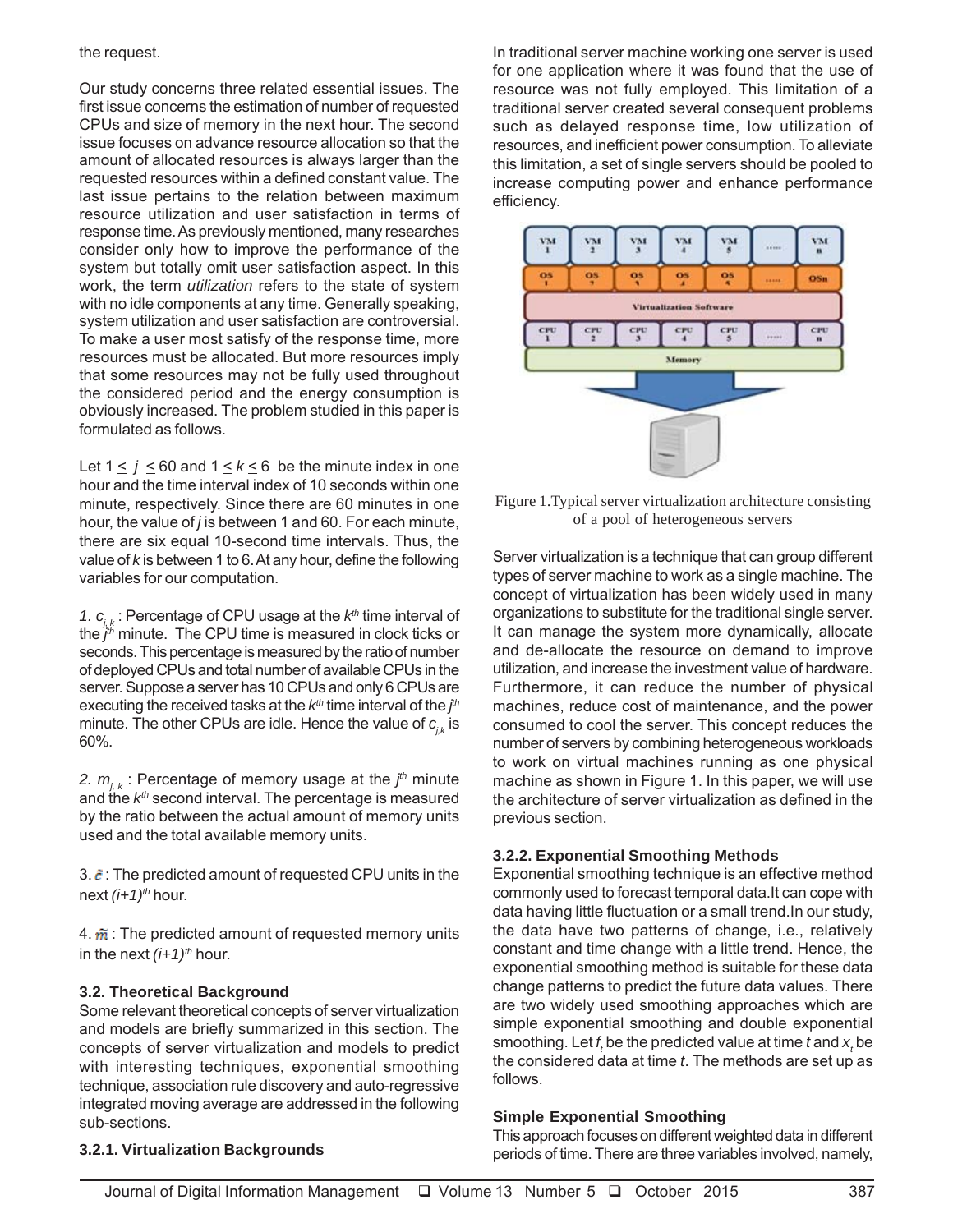a smoothing constant, the most recent predicted value, and the current data. A smoothing constant  $a \in [0, 1]$  is a weight assigned to the latest historical data.The formula of the simple exponential smoothing is defined as follows.

$$
f_{t+1} = \alpha x_t + (1 - \alpha)f_t \tag{1}
$$

## **Double Exponential Smoothing**

Simple exponential smoothing method does not focus on the trend of data. The trend of data can cause a prediction error due to the fluctuation. To handle this phenomenon, the equation of simple exponential smoothing is rewritten by adding another term for handling a trend within a considered period of time. This term is defined as a function of two consecutively predicted values. Let ∆ be a considered period of time. The predicted value computed by double exponential smoothing method is defined as follows.

$$
f_{t+\Delta} = s_t + b_t \tag{2}
$$

 $f_{_{t+\Delta}}$  is the prediction value at time  $t+\Delta$ ,  $b_{_t}$  is the trend smoothing value, and  $s<sub>t</sub>$  is the overall smoothing value. The values of  $b_{i}$  and  $s_{i}$  are defined in the following equations.

$$
s_{i} = \alpha x_{i} + (1 - \alpha)(s_{i-1} + b_{i-1})
$$
 (3)

$$
b_{t} = \mathbf{V} (S_{t} - S_{t-1}) + (1 - \mathbf{V}) b_{t-1}
$$
 (4)

where  $0 \le \alpha \le 1$  is the smoothing constant between actual data and predicting value and  $0 \leq Y \leq 1$  is a smoothing constant between the trend of actual data and the trend of prediction value. In case of seasonal trend pattern, the triple exponential smoothing method known as Winter's method can be applied.

#### **3.2.3. Association Rule Discovery**

Association rule is one of the well-known data mining techniques. The technique is used to analyze the relationship of the two data sets or larger data. In our experiments, this approach is compared with our approach in terms of day, time, and the resource usage levels. In association rule discovery, *confidence* (Conf) and *support*(Sup) are two values used to measure the strength of each discovered rules based on a considered set of transactions. A rule consists of left-hand side items and right-hand side items. The left-hand side items are the cause and the right-hand side items are the results. For any rule, *support* is defined as the ratio between the number of transactions having all items in both left-hand and righthand sides and the total number of considered transactions. But *confidence* is defined as the ratio between the number of transactions having all items in both left-hand and right-hand sides and the number of transactions having only the left-hand side items.

In this study, the items of the left-hand side are the day and time but the items on the right-hand side are the amount of allocated resources in advance which is defined

in terms of level unit. Some rules are eliminated by using the measures *sup* and *conf*.

## **3.2.4. Autoregressive Integrated Moving Average (ARIMA)**

ARIMA model or Box-Jenkins technique is a popular univariate time series model prediction. This technique combines autoregressive (AR) model and moving average (MA) model based on historical data. It produces rather appropriate and efficient outcomes for a short period of time. [19].

#### **3.2.5. Resource Utilization**

Every organization prefers to achieve high computing system utilization with respect to the worthy investment. The term system refers to CPUs and memory units in this research. However, high system utilization may conflict with system performance in terms of response time and user satisfaction [20], [21] and [22]. With the factors mentioned above, this research focused on compromising the conflict between resource utilization and system response time to satisfy users' requests. Researches study on the relationship between utilization and response time were reported in [20], [21], [22], [23], [24] and [25]. These studies did not relate the problem of best resource allocation to the problems of resource utilization and response time.



Figure 2. An example of the relationship between resource utilization and response time [20]

Figure 2 shows an example of the relationship between system utilization and response times [20]. It can be seen when the utilization is almost 100%, the response time becomes very slow. High utilization of the allocated resources implies that the resources are fully functioning, but it does not imply that the processing speed of any task is maximum. The compromised values of utilization and response time should be at the *knee point* of the graph as shown in Fig. 2. This point is where the gradient of the curve suddenly changes. In this figure, the *knee point* is at 75% of utilization.

Figure 3 illustrates different knee values [22]. The upper line denotes the current relationship between utilization and response time. When allocating more resources to the system, this line is shifted downwards as indicated by the lower line. The knee value is moved from 0.81% to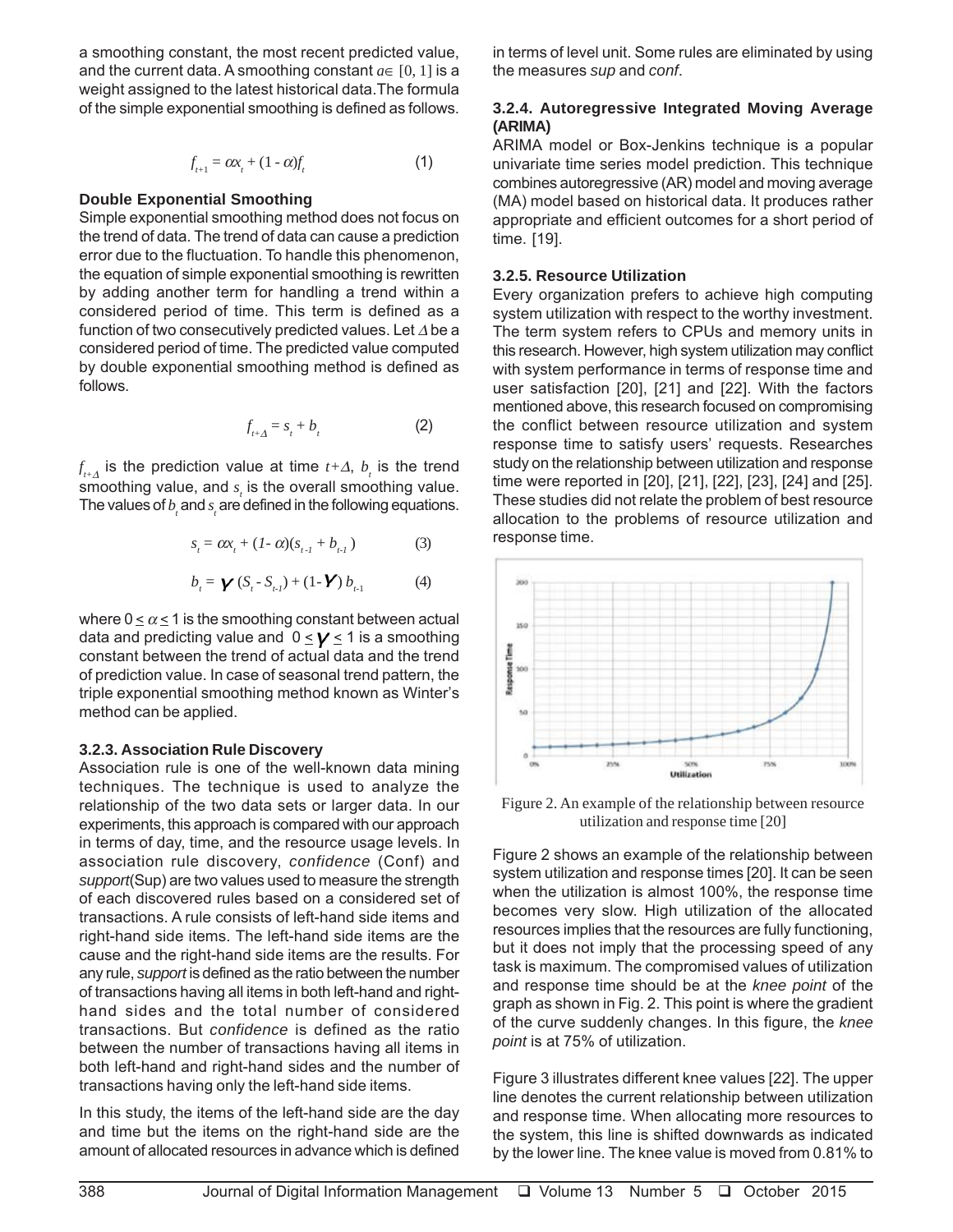0.66% utilization. This reduces utilization but increases response time. The location of *knee value* depends upon the resource configuration and the policy of each organization.



Figure 3. Response time curves showing knee values [22]

#### **3.3. Proposed Algorithm**

The algorithm consists of two main steps. The first step is to predict the amount of requested resources by applying double exponential smoothing method. In fact, it is rather difficult to make the prediction precise. In case of imprecision, some processed tasks may be interrupted due to insufficient resources and the response time must be prolonged. This degrades user satisfaction although utilization may be maximum. The second step is to adjust the predicted amount of resources to compromise the utilization and system response time. The resources refer to CPU and memory units. The prediction is performed one hour in advance. The following variables will be referred in the algorithm. For any hour *i*, let

1.  $c_{ijk}$  be the percentage of CPU usage at the  $j<sup>th</sup>$ minute time and  $k<sup>th</sup>$  second time interval.

2*. m<sub><sub>j,k</sub>* be the percentage of memory usage at the *j<sup>ih</sup>*minute</sub> time and  $k<sup>th</sup>$  second time interval.

3. s<sub>*i*</sub><sup>(cpu)</sup> be the overall smoothing value at the *i*<sup>th</sup> hour. This has the same meaning as  $s_t$  in Section 3.2.2. The superscript *(cpu)* denotes that this overall smoothing value is for CPU.

4.  $b_i^{(cpu)}$  be the trend smoothing value at the *i*<sup>th</sup> hour. This has the same meaning as  $b_t$  in Section 3.2.2. The superscript *(cpu)* denotes that this trend smoothing value is for CPU.

5. s<sub>i</sub><sup>(mem)</sup> be the overall smoothing value at the *i*<sup>th</sup> hour. This has the same meaning as  $s_t$  in Section 3.2.2. The superscript *(mem)* denotes that this overall smoothing value is for memory.

6.  $b_i^{(mem)}$  be the trend smoothing value at the *i*<sup>th</sup> hour. This has the same meaning as  $b_t$  in Section 3.2.2. The superscript *(mem)* denotes that this trend smoothing value is for memory.

*7.* be the mean allocated memory units within the*i th* hour.  $\delta$ *s*.  $\bar{\mathbf{c}}_i$  be themean allocated CPU units within the *i*<sup>th</sup> hour.

9.  $\tilde{m}$  be thepredicted amount of requested memory units in the next  $(i+1)^{th}$  hour.

10.  $\ddot{c}$  be thepredicted amount of requested CPU units in

the next  $(i+1)^{th}$  hour.

*11. u* be thecompromising factor of utilization versus user satisfactions,  $1 \le u \le 100$ .

Double exponential smoothing is used in our prediction process because the prediction error of this method is less than that of the simple exponential smoothing. The detail of how to predict CPU and memory requests is given in Algorithm 1.

#### **4. Experiments and Results**

To signify the merit of our proposed concept, three servers of different purposes, i.e., database server, application server, and web server, were involved in the experiment. Each type of server had its behavioural characteristics. The database server was used for internally and externally collecting, creating, and sending documents. The application server acted as anti-virus scanner and was also used for installing, updating patches as well as signature, deploying patches to the users, and monitoring the system. The web server was used only for web services. Details of data collection and the set-up of relevant parameters were given in the following sections.

#### **4.1. Experimental Set-up**

Data concerning the use of CPU and memory were collected from the above three servers at Suan Sunandha Rajabhat University in every 10 seconds during a period of 60 days. The values of comprising factor in step 10 of Algorithm 1 were set to 65. The data were separated into two parts. The first part was the set of data collected within the first 45 days used for creating model and the second part was the remaining data collected within the other 15 days for testing.

The values of  $\alpha$  and  $\gamma$  in simple and double exponential smoothing methods were differently set up as shown in Table 1 to achieve as high accuracy as possible. Table 1(a) summarizes only the *a* values for simple exponential smoothing method, while Table 1(b) summarizes both  $\alpha$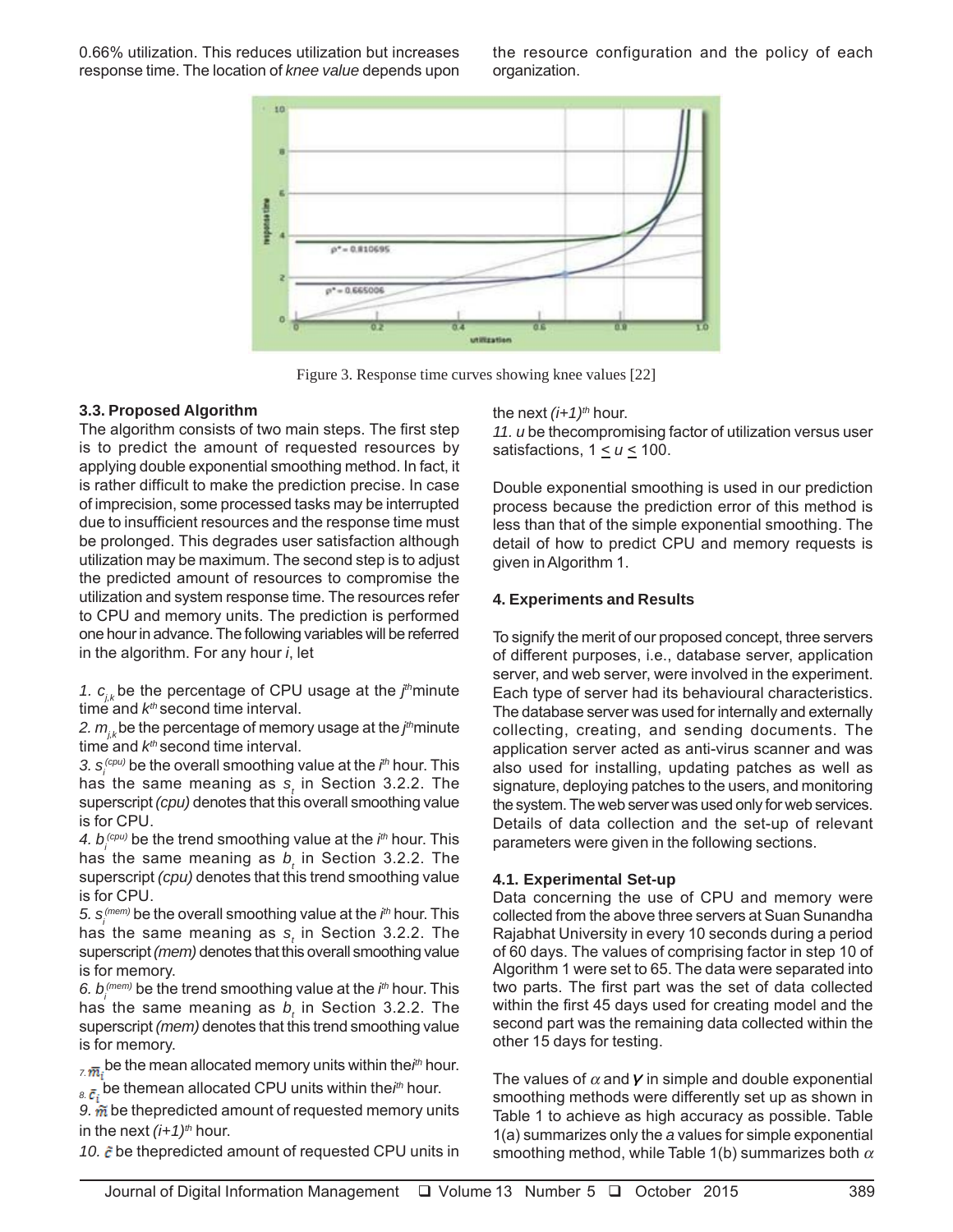and  $\boldsymbol{Y}$  values for double exponential smoothing method. Note that the values of  $\alpha$  in both methods were set to the same values.

Since our approach concerns two related issues, i.e., predicting the requested resources and resource allocation to satisfy the response time, the experimental results relevant to each issue will be separately addressed as follows.

#### **4.2. Experimental Results**

|                                                                                  | <b>Algorithm 1 Predicting and allocating resources</b>                                                                                                               |     |  |               |                 |        |  |  |  |  |  |
|----------------------------------------------------------------------------------|----------------------------------------------------------------------------------------------------------------------------------------------------------------------|-----|--|---------------|-----------------|--------|--|--|--|--|--|
| <b>Input</b> : The resources usage in everyk period $c_{j,k}$ and $m_{j,k}$ .    |                                                                                                                                                                      |     |  |               |                 |        |  |  |  |  |  |
| Output : Resources allocated for next hour $\widetilde{m}_i$ , $\widetilde{c}_i$ |                                                                                                                                                                      |     |  |               |                 |        |  |  |  |  |  |
| Step1: Let $T = 360$ .                                                           |                                                                                                                                                                      |     |  |               |                 |        |  |  |  |  |  |
| Step2:for1 ≤i≤ 24 do                                                             |                                                                                                                                                                      |     |  |               |                 |        |  |  |  |  |  |
|                                                                                  | <b>Step3:Let</b> $\bar{c}_i = \frac{1}{T} (\sum_{j=1}^{60} \sum_{k=1}^{6} c_{j,k})$                                                                                  |     |  |               |                 |        |  |  |  |  |  |
| Step4:end for                                                                    |                                                                                                                                                                      |     |  |               |                 |        |  |  |  |  |  |
|                                                                                  | Step5:for1 ≤i≤ 24 do                                                                                                                                                 |     |  |               |                 |        |  |  |  |  |  |
|                                                                                  | <b>Step6:Let</b> $\bar{m}_i = \frac{1}{T} (\sum_{j=1}^{60} \sum_{k=1}^{6} m_{j,k})$                                                                                  |     |  |               |                 |        |  |  |  |  |  |
| Step7:end for                                                                    |                                                                                                                                                                      |     |  |               |                 |        |  |  |  |  |  |
|                                                                                  | Step8: Compute $\tilde{c}_{i+1}$ by double exponential smoothing method as follows.                                                                                  |     |  |               |                 |        |  |  |  |  |  |
|                                                                                  | $\tilde{c}_{i+1} = \propto \bar{c}_i + (1-\propto)(s_{i-1}^{(cpu)} + b_{i-1}^{(cpu)}) + \gamma(s_i^{(cpu)} - s_{i-1}^{(cpu)}) + (1-\gamma)b_{i-1}^{(cpu)}$           |     |  |               |                 |        |  |  |  |  |  |
|                                                                                  | Step9: Compute $\widetilde{m}_{i+1}$ by double exponential smoothing method as follows.                                                                              |     |  |               |                 |        |  |  |  |  |  |
|                                                                                  | $\widetilde{m}_{i+1} = \propto \widetilde{m}_i + (1-\propto)(s_{i-1}^{(mem)} + b_{i-1}^{(mem)}) + \gamma(s_i^{(mem)} - s_{i-1}^{(mem)}) + (1-\gamma)b_{i-1}^{(mem)}$ |     |  |               |                 |        |  |  |  |  |  |
|                                                                                  | <b>Step10:</b> Adjust the prediction $\tilde{c}_{i+1}$ and $\tilde{m}_{i+1}$ by                                                                                      |     |  |               |                 |        |  |  |  |  |  |
|                                                                                  | $\tilde{c}_{i+1} = \frac{100}{u} \tilde{c}_{i+1}$                                                                                                                    |     |  |               |                 |        |  |  |  |  |  |
|                                                                                  | $\widetilde{m}_{i+1} = \frac{100}{v} \widetilde{m}_{i+1}$                                                                                                            |     |  |               |                 |        |  |  |  |  |  |
|                                                                                  |                                                                                                                                                                      |     |  |               |                 |        |  |  |  |  |  |
| <b>Server</b>                                                                    | <b>Resource</b>                                                                                                                                                      | α   |  | <b>Server</b> | <b>Resource</b> | α      |  |  |  |  |  |
| $D$ <sup>40</sup> $h$ 000                                                        | CDII                                                                                                                                                                 | n c |  |               | $\sqrt{2}$      | $\sim$ |  |  |  |  |  |

| <b>Server</b> | <b>Resource</b> | α   |
|---------------|-----------------|-----|
| Database      | CPU             | 0.6 |
|               | Mem             | 1.0 |
| Application   | CPU             | 0.5 |
|               | Mem             | 1.0 |
| Web           | CPU             | 0.2 |
|               | Mem             | 1.0 |

| <b>Server</b> | <b>Resource</b> | α   | ã   |
|---------------|-----------------|-----|-----|
| Database      | <b>CPU</b>      | 0.6 | 0.2 |
|               | Mem             | 1.0 | 0.0 |
| Application   | CPU             | 0.5 | 0.2 |
|               | Mem             | 1.0 | 0.0 |
| Web           | <b>CPU</b>      | 0.2 | 0.0 |
|               | Mem             | 1.0 | 0.0 |

(a) Simple Exponential (b) Double Exponential

Table 1. The set up values of  $\alpha$  and  $\gamma$  for both exponential smoothing methods. (a) The  $\alpha$  value for simple exponential smoothing method. (b) The  $a$  and  $\gamma$  values for double exponential smoothing method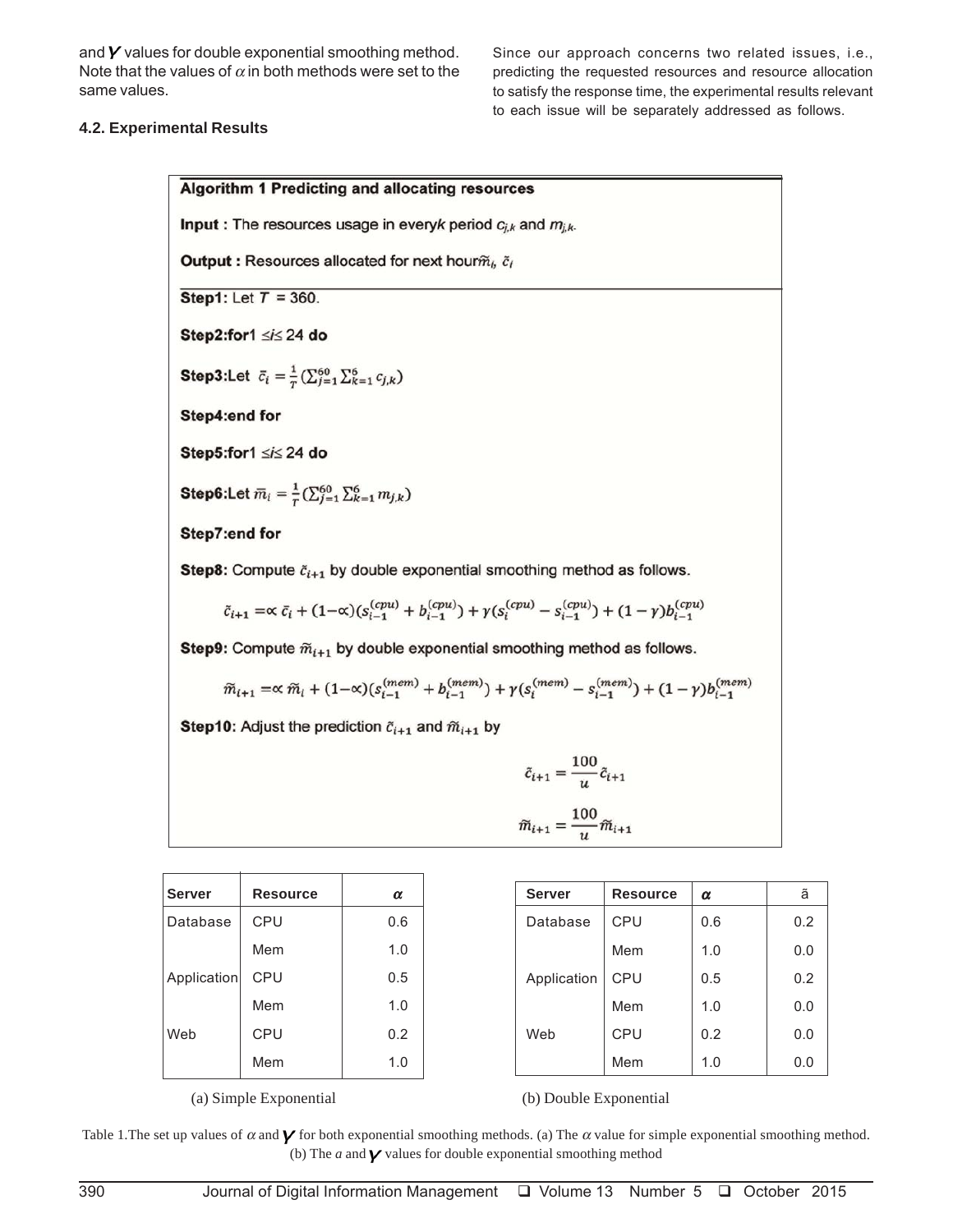

Figure 4. Resource prediction by exponential smoothing method for three servers

## **4.2.1. Results of Exponential Smoothing Methods**

The percentage of CPU and memory usages in each hour predicted by simple exponential and double exponential smoothing methods are compared and shown in the figure 4. The predicted CPU usages of database, application, and web servers are in Figure 4(a), (c), and (e), respectively. Predicted memory usages of those three different servers are in Figure 4(b), (d), and (f), respectively. It is noticeable that the predicted CPU and memory usage of all servers by double exponential smoothing method, which was adopted in our work, are more accurate than those from simple exponential smoothing method.

## **4.2.2. Effect of Compromising Factor on Resource Allocation**

Generally, the predicted number of resources may be higher or lower than the actual number of requested resources. If the predicted number of resources is higher

than the actual requested one, then the best response time can be achieved. But if the predicted number of resources is lower than the requested one, then some additional resources must be augmented to the predicted one to maintain the best response time. After the prediction by exponential smoothing method, the predicted resources are augmented by allocating some additional resources, i.e. more number of CPUs and memory units. However, the augmented resources must not be too many to affect optimizing the number of idle resources and power consumption of those idle resources. Determining the optimal number of augmented resources is not easy since the actual behaviour of CPU and memory requests is unknown in advance. The only known information is the predicted request. In our experiment, an additional compromising factor *u* was empirically set to 65%-75% of resource utilization. Fig. 5 shows the CPU allocation, actual CPU usage, and the predicted values. Fig. 6 shows the memory allocation, memory usage, and the predicted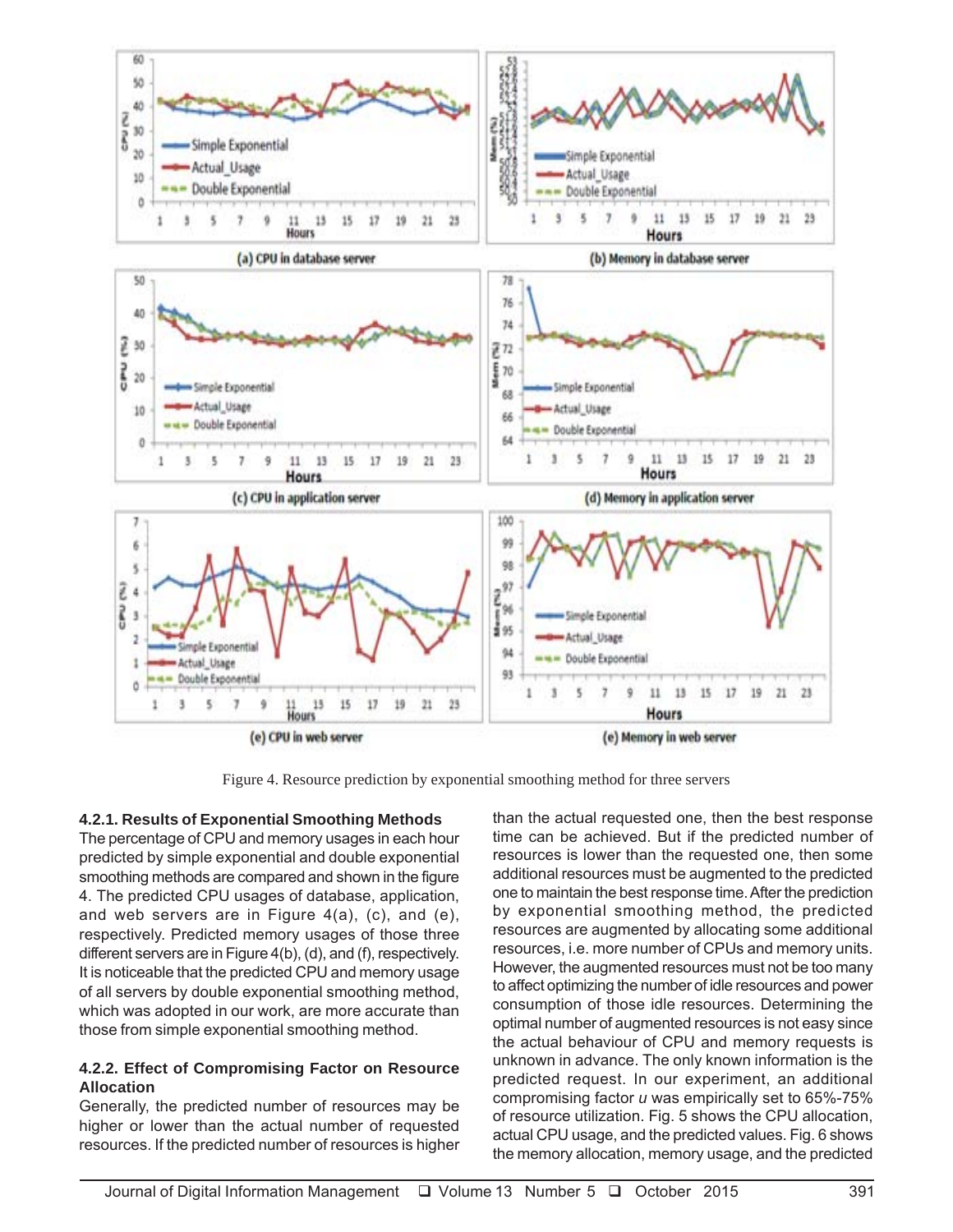values. The value of compromising factor *u* can directly affect the performance if utilization is close to the knee value. On the other hand, if utilization is set too low, it would be wasteful since there may be too many idle resources.

to run the given tasks, which implies that all allocated resources must be busy all the time. For the example in Table 2, at 2 o'clock, the predicted value is 37.17. If the value of *u* is set to 65% (*u*65), then allocated value becomes  $(37.17*100)/65 = 57.19$ . But the actual resource usage is equal to 38. Then the real utilization is (38\*100)/ 57.19 = 66.45. This value is over the utilization boundary but not over 75%.

However, higher utilization will deteriorate the response time because the allocated resources may not be enough



Figure 5. CPU allocation with compromising factor  $u = 65\%$  for database server



Figure 6. Memory allocation with compromising factor  $u = 65\%$  for database server

In contrast to previous 65% utilization, at 2 o'clock, if the value of *u* is set to 75% (*u*75) of the predicted value of 37.17, then the allocated resource becomes (37.17\*100)/ 75 = 49.56. But the actual resource usage is 38. Hence the real utilization is  $(38*100)/49.56 = 76.67$ , which exceeds utilization boundary of 75%.

Table 3 demonstrates the utilization for different values of *u*, denoted by *u*65, *u*66, *u*67, *u*68, *u*69, *u*70, and *u*75. The result indicated that when the value of *u* is increased, the utilization of system may also be increased in some cases. This may reduce the response time of the system.

# **4.3. Comparisons with Other Predicting Models**

Resource prediction is an important part of this research since the prediction values will be considered in the allocation policy. Two predicting methods, i.e. association rule and ARIMA, were compared with ours in terms of prediction accuracy.

## **4.3.1. Comparing with Association Rule**

The resource usage predicted by association rule in our experiment was classified into the following five levels: *1* for low level; *2* for medium low level; *3* for medium level; *4* for medium high level; and *5* for high level. Each level is determined by a set of rules written in the forms of (*D, T*)  $\rightarrow$  *L* where *D* is the day, *T* is the time when the usage occurs, and *L* is the level. For example, the rulemeans the resource usage on Monday at 06:00PM is in level 3.

(Monday, 06:00 PM)  $\rightarrow$  3

Table 4(a) shows an example of rules for predicting memory usage levels on Monday and Tuesday at 06:00 PM in database server. Confidence and support values are used for rule selections. It may be possible that there are more than one established rule with equal confidence. In this situation, the rule with maximum support will be selected. But if there exists a set of rules whose confidence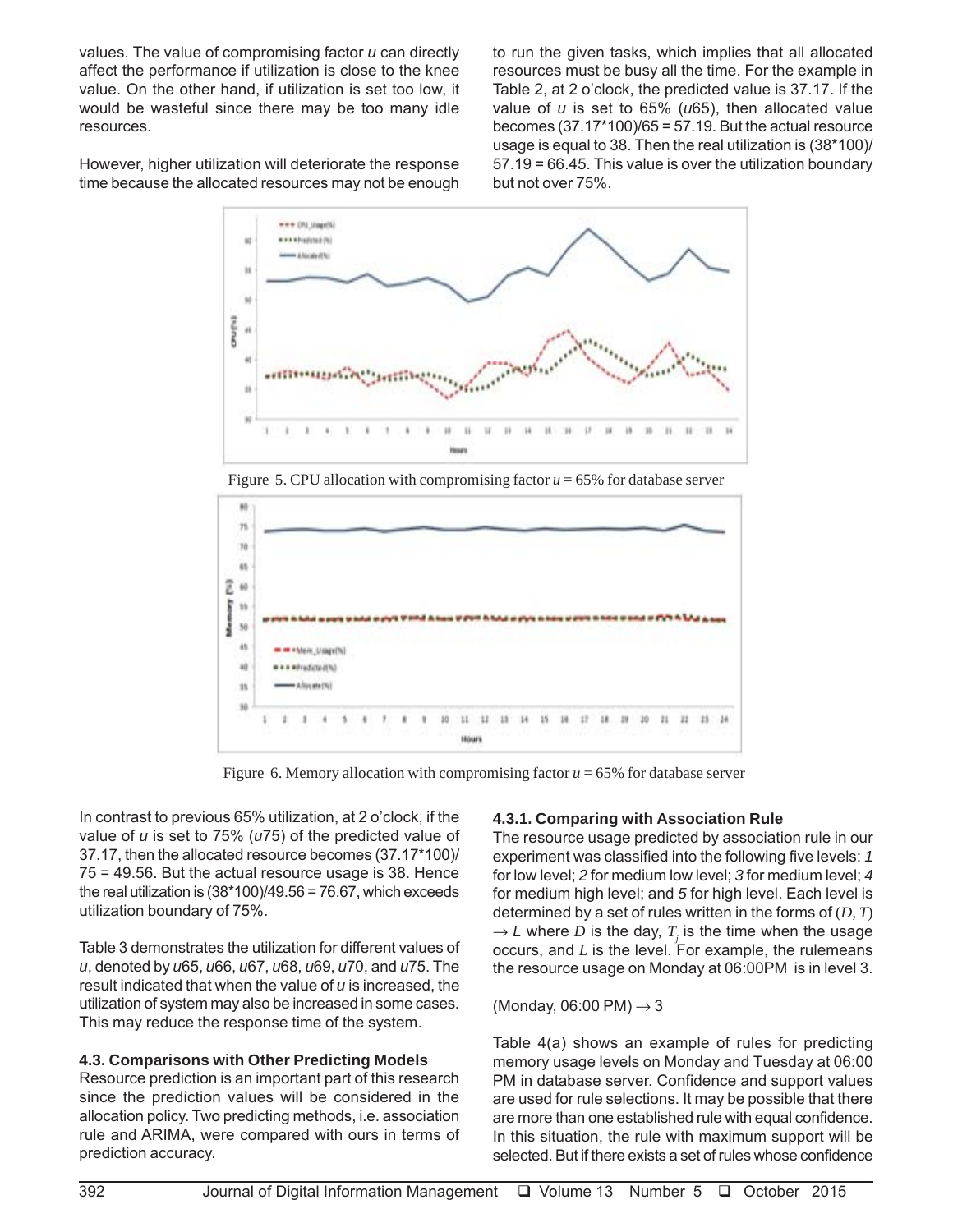and support values are equal, then the first rule of this set will be selected [18]. Table 4 (b) shows an example association rule prediction of memory usage by the database server during 24x7 hours of service.

| <b>Time</b>      | <b>Predicted</b> | <b>Allocated</b><br><b>CPU</b> |          | <b>Utilization</b> | <b>Allocated</b> | Utilization (75%) |
|------------------|------------------|--------------------------------|----------|--------------------|------------------|-------------------|
|                  | $(\frac{0}{0})$  | <b>Usage</b>                   | With U65 | (65%)              | With U75         |                   |
| $\mathbf{1}$     | 37.17            | 37.17                          | 57.18    | 65                 | 49.56            | 75                |
| $\sqrt{2}$       | 37.17            | 38                             | 57.19    | 66.45              | 49.56            | 76.67             |
| 3                | 37.67            | 37.5                           | 57.96    | 64.7               | 50.23            | 74.66             |
| $\overline{4}$   | 37.57            | 36.67                          | 57.8     | 63.44              | 50.1             | 73.2              |
| 5                | 37.03            | 38.67                          | 56.97    | 67.87              | 49.38            | 78.31             |
| $\sqrt{6}$       | 38.02            | 35.67                          | 58.49    | 60.99              | 50.69            | 70.37             |
| $\boldsymbol{7}$ | 36.61            | 37.17                          | 56.32    | 65.99              | 48.81            | 76.15             |
| 8                | 36.95            | 38                             | 56.84    | 66.85              | 49.26            | 77.14             |
| 9                | 37.58            | 36                             | 57.82    | 62.26              | 50.11            | 71.84             |
| 10               | 36.64            | 33.5                           | 56.36    | 59.43              | 48.85            | 68.58             |
| 11               | 34.76            | 35.83                          | 53.47    | 67.01              | 46.34            | 77.31             |
| 12               | 35.41            | 39.5                           | 54.47    | 72.51              | 47.21            | 83.67             |
| 13               | 37.87            | 39.33                          | 58.26    | 67.51              | 50.49            | 77.9              |
| 14               | 38.75            | 37.33                          | 59.62    | 62.62              | 51.67            | 72.25             |
| 15               | 37.9             | 43.17                          | 58.31    | 74.03              | 50.54            | 85.42             |
| 16               | 41.06            | 44.83                          | 63.18    | 70.96              | 54.75            | 81.88             |
| 17               | 43.33            | 40.17                          | 66.66    | 60.26              | 57.77            | 69.53             |
| 18               | 41.43            | 37.67                          | 63.75    | 59.09              | 55.25            | 68.19             |
| 19               | 39.18            | 36                             | 60.27    | 59.73              | 52.24            | 68.92             |
| $20\,$           | 37.27            | 38.67                          | 57.35    | 67.43              | 49.7             | 77.81             |
| 21               | 38.11            | 42.83                          | 58.64    | 73.04              | 50.82            | 84.28             |
| 22               | 40.95            | 37.33                          | 63       | 59.26              | 54.6             | 68.37             |
| 23               | 38.78            | 38                             | 59.67    | 63.69              | 51.71            | 73.48             |
| 24               | 38.32            | 34.83                          | 58.95    | 59.08              | 51.09            | 68.17             |

Table 2.Resource utilization with allocation at *u*65 and *u*75

From association rule with confidence and support values in Table 4(b), the level of memory usage predicted for database server in 7 days and in each hour period are summarized in Table 5(a). To compare with our predicting method, each level number must be converted to a numeric value corresponding to the resource usage as follows. At level *i*, there may be different numbers of resource usage. Let  $R^{(i)} = \{r_1^{(i)}, \ldots, r_n^{(i)}\}$  be the set of different resource usage r<sub>i</sub><sup>i)</sup> at level *i*. The numeric value of resource usage

at level *i* is equal to  $\sum_{j=1}^{n} \frac{r_j^{(i)}}{|R^{(i)}|}$ 

Table 5(b) shows the numeric value of corresponding CPU usage after converting from its level. The average percentage of resource usage for each hour is converted from the level usage. Fig. 7 shows the comparison of prediction results obtained from double exponential smoothing, association rule, and actual resource usage for database, application, and web in three different servers. The results of our method are more accurate than others for three servers.

## **4.3.2. Comparing with ARIMA**

ARIMA is an efficient statistical forecasting method. The results from our method were compared with ARIMA for CPU and memory usage for database, application, and web in three servers. Fig. 8 shows the comparison results obtained from double exponential smoothing, ARIMA, and actual resource usage. Generally, the proposed method produced higher accuracy than ARIMA except the case of CPU usage of web server. In this case, the errors from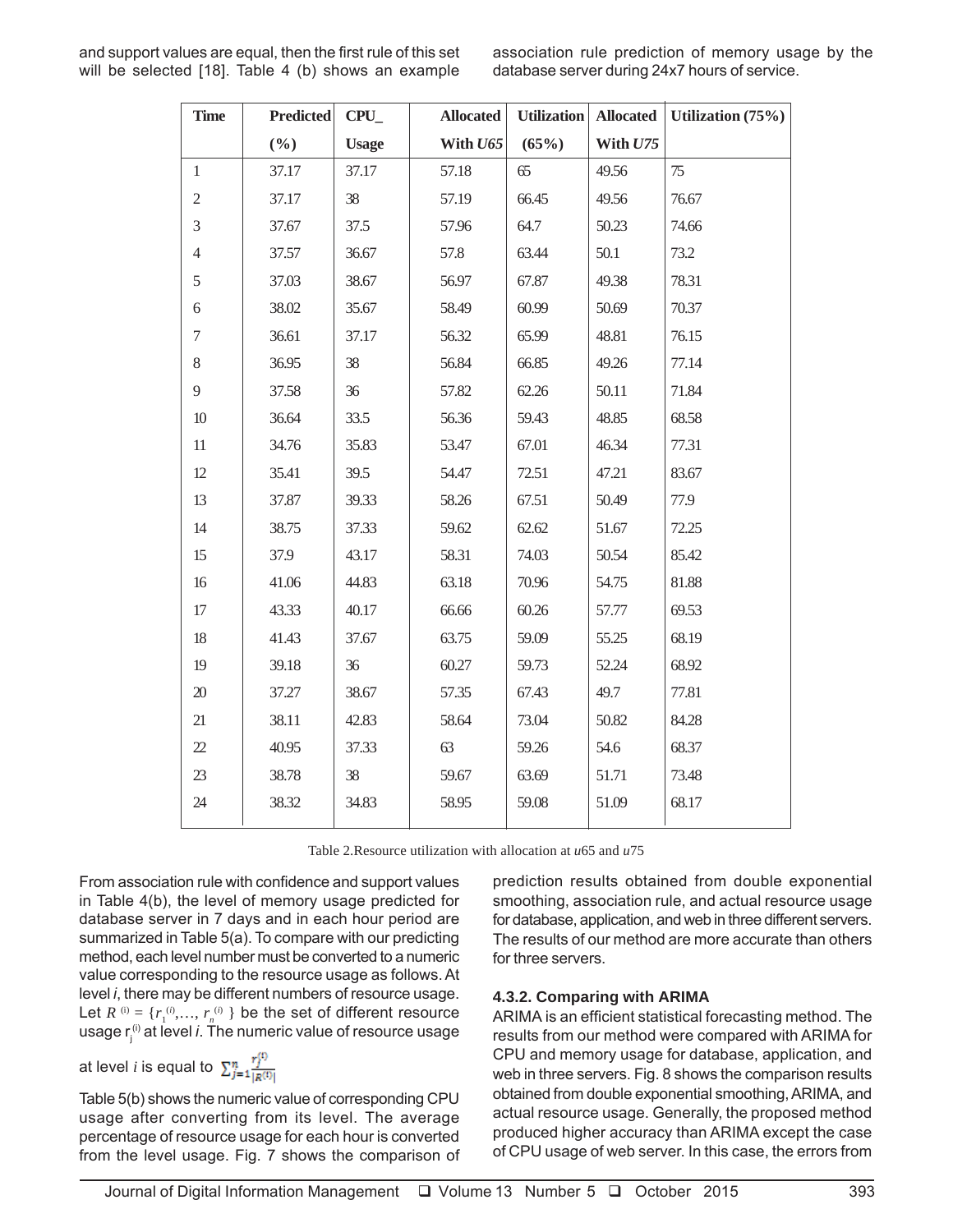| Time                      | U65   | <b>U66</b> | U67   | <b>U68</b> | U69   | <b>U70</b> | U75   |
|---------------------------|-------|------------|-------|------------|-------|------------|-------|
| $\mathbf{1}$              | 65.00 | 66.00      | 67.00 | 68.00      | 69.00 | 70.00      | 75.00 |
| $\overline{2}$            | 66.45 | 67.47      | 68.49 | 69.51      | 70.54 | 71.56      | 76.67 |
| $\ensuremath{\mathsf{3}}$ | 64.70 | 65.70      | 66.69 | 67.69      | 68.68 | 69.68      | 74.66 |
| 4                         | 63.44 | 64.41      | 65.39 | 66.37      | 67.34 | 68.32      | 73.20 |
| 5                         | 67.87 | 68.92      | 69.96 | 71.01      | 72.05 | 73.09      | 78.31 |
| 6                         | 60.99 | 61.93      | 62.86 | 63.80      | 64.74 | 65.68      | 70.37 |
| $\overline{7}$            | 65.99 | 67.01      | 68.03 | 69.04      | 70.06 | 71.07      | 76.15 |
| 8                         | 66.85 | 67.88      | 68.91 | 69.94      | 70.96 | 71.99      | 77.14 |
| 9                         | 62.26 | 63.22      | 64.18 | 65.14      | 66.09 | 67.05      | 71.84 |
| 10                        | 59.43 | 60.35      | 61.26 | 62.18      | 63.09 | 64.01      | 68.58 |
| 11                        | 67.01 | 68.04      | 69.07 | 70.10      | 71.13 | 72.16      | 77.31 |
| 12                        | 72.51 | 73.63      | 74.75 | 75.86      | 76.98 | 78.09      | 83.67 |
| 13                        | 67.51 | 68.55      | 69.59 | 70.63      | 71.67 | 72.70      | 77.90 |
| 14                        | 62.62 | 63.58      | 64.54 | 65.51      | 66.47 | 67.43      | 72.25 |
| 15                        | 74.03 | 75.17      | 76.31 | 77.45      | 78.59 | 79.73      | 85.42 |
| 16                        | 70.96 | 72.05      | 73.14 | 74.24      | 75.33 | 76.42      | 81.88 |
| 17                        | 60.26 | 61.19      | 62.11 | 63.04      | 63.97 | 64.90      | 69.53 |
| 18                        | 59.09 | 60.00      | 60.91 | 61.82      | 62.73 | 63.64      | 68.19 |
| 19                        | 59.73 | 60.65      | 61.57 | 62.49      | 63.40 | 64.32      | 68.92 |
| 20                        | 67.43 | 68.47      | 69.51 | 70.54      | 71.58 | 72.62      | 77.81 |
| 21                        | 73.04 | 74.17      | 75.29 | 76.41      | 77.54 | 78.66      | 84.28 |
| 22                        | 59.26 | 60.17      | 61.08 | 61.99      | 62.90 | 63.81      | 68.37 |
| 23                        | 63.69 | 64.67      | 65.65 | 66.63      | 67.61 | 68.59      | 73.48 |
| 24                        | 59.08 | 59.99      | 60.90 | 61.81      | 62.72 | 63.63      | 68.17 |
|                           |       |            |       |            |       |            |       |

Table 3. Resource utilization with different utilization boundary

| Rule                              | Cont (%) | Sup(%) |
|-----------------------------------|----------|--------|
| Monday, 06:00 PM $\rightarrow$ 3  | 37.5     | 0.219  |
| Monday, 06:00 PM $\rightarrow$ 4  | 50       | 0.292  |
| Monday, 06:00 PM $\rightarrow$ 2  | 12.5     | 0.07   |
| Monday, 06:00 PM $\rightarrow$ 4  | 50       | 0.292  |
| Tuesday, 06:00 PM $\rightarrow$ 1 | 12.5     | 0.073  |
| Tuesday, 06:00 PM $\rightarrow$ 3 | 25       | 0.146  |
| Tuesday, 06:00 PM $\rightarrow$ 4 | 50       | 0.292  |
| Tuesday, 06:00 PM $\rightarrow$ 4 | 50       | 0.292  |

(a) Examples of rules for predicting

both methods were almost the same and rather high. Our best result was the memory usage prediction of database and web servers.

## **4.3.3. Summary of Comparison**

We use mean square error (MSE to evaluate the performance of each method with respect to the actual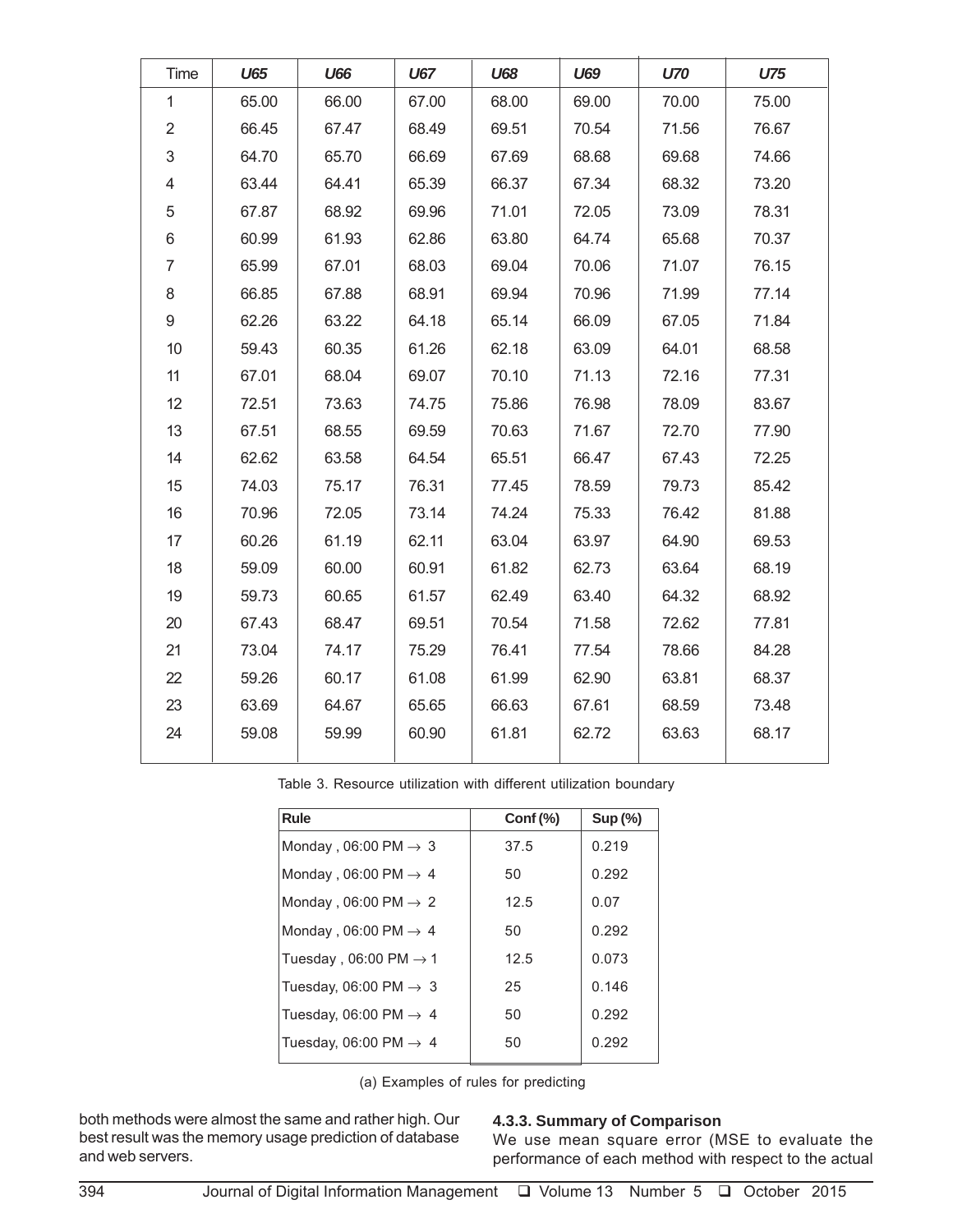| No. | rule                          | Cont (%) | Sup(%) |
|-----|-------------------------------|----------|--------|
| 1   | Monday, $0:00 \rightarrow 3$  | 62.5     | 0.365  |
|     |                               |          | .      |
| 24  | Monday, 23:00 $\rightarrow$ 3 | 62.5     | 0.365  |
| 25  | Tuesday, $0:00 \rightarrow 3$ | 50       | 0.292  |
| .   |                               |          |        |
| 168 | Sunday, 23:00 $\rightarrow$ 3 | 55.56    | 0.365  |

(b) Example of predicting by association

Table 4. Association rule with confidence and support values



Figure 7. Comparison of resources prediction by association rule and our double exponential smoothing method for three servers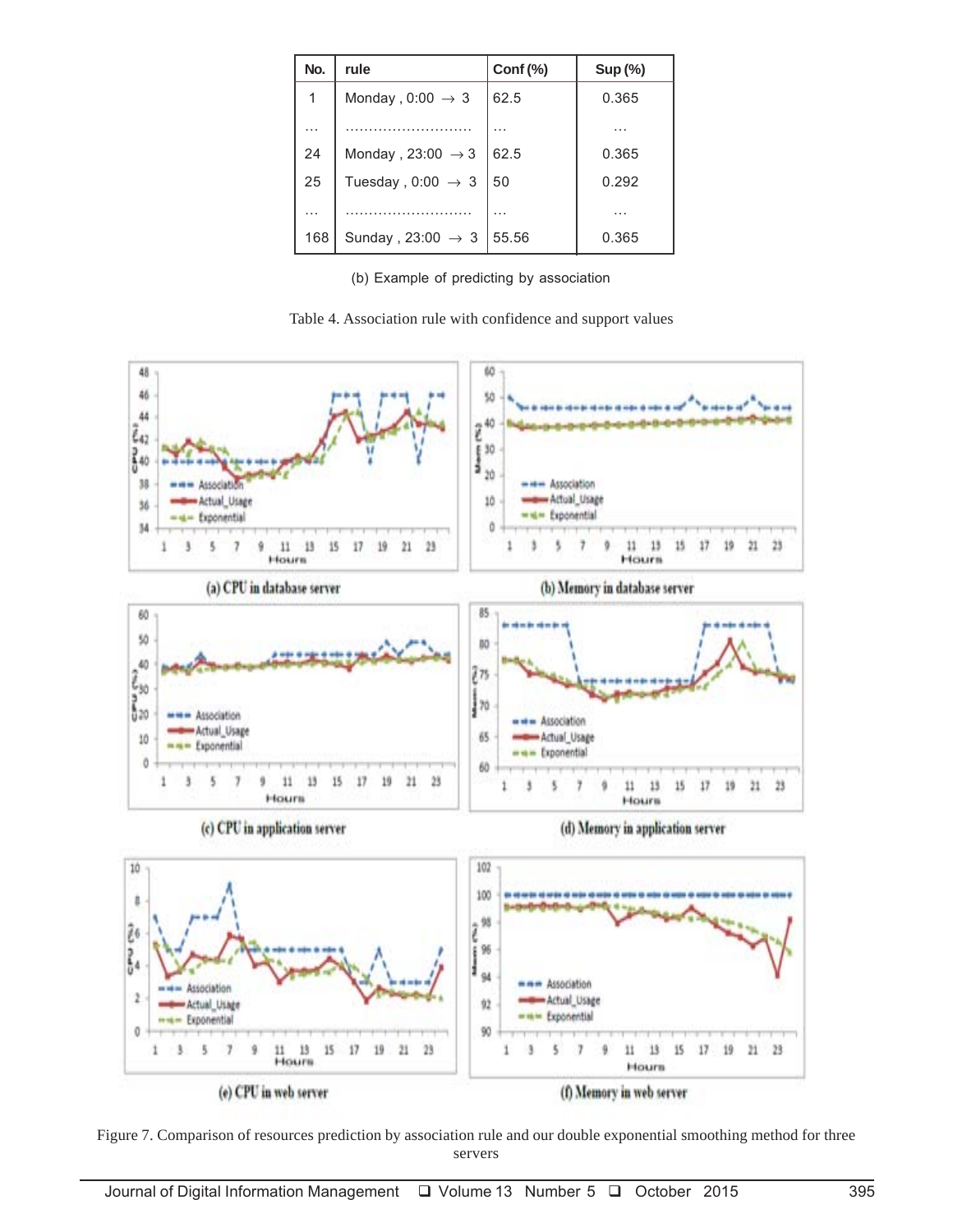| Time                    | sat            | sun            | mon            | tue            | wed            | thu            | fri            | <b>Time</b>             | sat | sun | mon | tue | wed | thu | fri |
|-------------------------|----------------|----------------|----------------|----------------|----------------|----------------|----------------|-------------------------|-----|-----|-----|-----|-----|-----|-----|
| $\mathbf{0}$            | $\overline{4}$ | $\overline{2}$ | 3              | 3              | $\overline{2}$ | $\overline{4}$ | $\overline{2}$ | $\bf{0}$                | 52  | 40  | 46  | 46  | 40  | 52  | 40  |
| 1                       | $\overline{4}$ | $\overline{2}$ | 3              | 3              | 3              | $\overline{2}$ | 3              | $\mathbf{1}$            | 52  | 40  | 46  | 46  | 46  | 40  | 46  |
| $\overline{2}$          | 3              | $\overline{2}$ | 3              | 3              | 3              | 4              | $\overline{4}$ | $\overline{2}$          | 46  | 40  | 46  | 46  | 46  | 52  | 52  |
| $\overline{\mathbf{3}}$ | 3              | $\overline{2}$ | 3              | 3              | 3              | 4              | 3              | $\overline{\mathbf{3}}$ | 46  | 40  | 46  | 46  | 46  | 52  | 46  |
| 4                       | 4              | $\overline{2}$ | 4              | 3              | 2              | 5              | $\overline{2}$ | 4                       | 52  | 40  | 52  | 46  | 40  | 100 | 40  |
| $5\phantom{1}$          | 4              | $\overline{2}$ | 4              | $\overline{2}$ | 3              | 1              | $\overline{2}$ |                         |     |     |     |     |     |     |     |
| $6\phantom{1}6$         | $\overline{2}$ | $\overline{2}$ | 3              | 3              | 3              | 4              | $\overline{2}$ | 5                       | 52  | 40  | 52  | 40  | 46  | 34  | 40  |
| $\overline{7}$          | 5              | $\overline{2}$ | $\overline{4}$ | 3              | 3              | 4              | $\overline{2}$ | 6                       | 40  | 40  | 46  | 46  | 46  | 52  | 40  |
| 8                       | 4              | $\overline{2}$ | 3              | 3              | $\overline{2}$ | 4              | $\overline{2}$ | $\overline{7}$          | 100 | 40  | 52  | 46  | 46  | 52  | 40  |
| 9                       | 3              | $\overline{2}$ | $\mathsf 3$    | 3              | 3              | $\overline{2}$ | $\overline{2}$ | $\bf8$                  | 52  | 40  | 46  | 46  | 40  | 52  | 40  |
| 10                      | $\overline{4}$ | $\overline{2}$ | $\overline{4}$ | 3              | 3              | 3              | 3              | 9                       | 46  | 40  | 46  | 46  | 46  | 40  | 40  |
| 11                      | 4              | 2              | $\overline{2}$ | 3              | 3              | $\overline{2}$ | 3              | 10                      | 52  | 40  | 52  | 46  | 46  | 46  | 46  |
| 12                      | $\overline{2}$ | $\overline{2}$ | 3              | 3              | 4              | 3              | 3              | 11                      | 52  | 40  | 40  | 46  | 46  | 40  | 46  |
| 13                      | $\overline{2}$ | $\overline{2}$ | 3              | 3              | 4              | $\overline{2}$ | 4              | 12                      | 40  | 40  | 46  | 46  | 52  | 46  | 46  |
| 14                      | $\overline{2}$ | $\sqrt{3}$     | $\mathsf 3$    | 3              | 4              | $\overline{2}$ | 4              | 13                      | 40  | 40  | 46  | 46  | 52  | 40  | 52  |
| 15                      | 4              | 3              | 3              | 3              | 4              | 3              | $\overline{4}$ | 14                      | 40  | 46  | 46  | 46  | 52  | 40  | 52  |
| 16                      | $\overline{2}$ | 3              | 3              | 3              | $\overline{4}$ | 4              | 3              | 15                      | 52  | 46  | 46  | 46  | 52  | 46  | 52  |
| 17                      | $\overline{2}$ | $\overline{2}$ | 3              | 4              | 4              | 3              | 3              | 16                      | 40  | 46  | 46  | 46  | 52  | 52  | 46  |
| 18                      | $\overline{2}$ | 3              | 4              | 4              | 4              | $\overline{2}$ | 4              | 17                      | 40  | 40  | 46  | 52  | 52  | 46  | 46  |
| 19                      | 3              | 3              | $\overline{2}$ | 3              | 4              | $\overline{2}$ | $\overline{4}$ | 18                      | 40  | 46  | 52  | 52  | 52  | 40  | 52  |
| 20                      | 3              | 3              | 3              | 3              | $\overline{4}$ | 3              | 3              | 19                      | 46  | 46  | 40  | 46  | 52  | 40  | 52  |
| 21                      | 3              | 2              | 3              | 3              | 4              | 3              | 4              | 20                      | 46  | 46  | 46  | 46  | 52  | 46  | 46  |
| 22                      | 3              | 3              | 3              | 2              | 4              | 3              | 4              | 21                      | 46  | 40  | 46  | 46  | 52  | 46  | 52  |
| 23                      | $\overline{2}$ | 3              | 3              | $\overline{2}$ | 4              | 3              | $\overline{2}$ | 22                      | 46  | 46  | 46  | 40  | 52  | 46  | 52  |
|                         |                |                |                |                |                |                |                | 23                      | 40  | 46  | 46  | 40  | 52  | 46  | 40  |

(a) Level for resource usage (b) Resource usage in percentage

Table 5. CPU usage in 24 hours by association rule

there are *n* data points.

$$
MSE = \sum_{i=1}^{n} (y_i - \hat{y}_i)^2 / n
$$
 (5)

*Y<sub>i</sub>* is the actual value at time *i.*  $\hat{y}_i$  is the predicted value at time *i*. Table 4.8 shows MSE for all method predictions in three servers. Association rules provide the highest prediction error. This is probably because resource usage and the period of time in each day are less correlated. Furthermore, ARIMA model prediction is more efficient than association rules. Simple and Double exponential techniques give slightly different values. Double exponential smoothing technique gives the least MSE. Due to data from three servers having different functions, resource usage of CPU and memory units also varied.

values. MSE is defined by the following equation. Suppose Double exponential can predict data whose behaviors are different from stationary or non-stationary because this model adjusts the smoothing constant between actual data and predicting value  $(\alpha)$  and the smoothing constant between the trend of actual data and the trend of prediction value (γ).

# **5. Conclusions and Future Work**

The problem of predicting resource usage, especially CPU and memory usage, with the constraints on resource utilization in order to achieve the best response time of a virtualization system was studied. Unlike other predictions, our prediction involves consideration of resource utilization with the prediction to compromise between the system response time and resource utilization. High utilization may prolong system response time. On the other hand,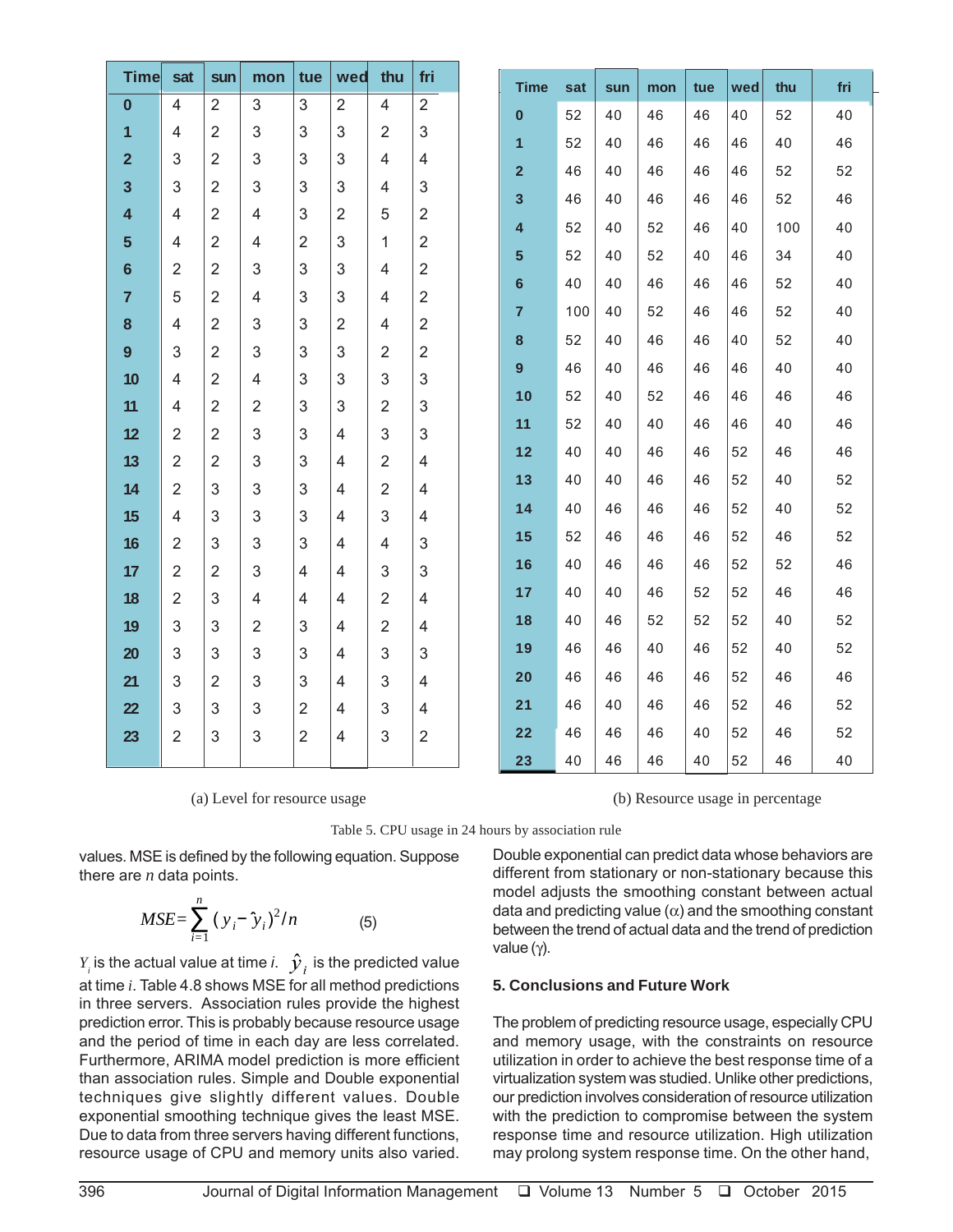

Figure 8.Comparison of resources prediction by ARIMA and our double expoential smoothing method for three servers

low utilization may shorten system response time and leave some idle resources. The method of double exponential smoothing technique with utilization compromising factor were introduced in this paper. The proposed method was tested with the actual data and compared with association rule and ARIMA. Our prediction produced the higher accurate results than those of the other methods. The proposed compromising factor can be effectively used to allocate resources to meet the acceptable system response time.

Typically, the behaviour of request for resources of a server is rather inconsistent. It may depend upon operation time of the system, the number of users, or the demands of users' programs. The parameters used in the predicting algorithm as well as the utilization compromising factor must be periodically adjusted to conform with up-to-date situation. Identifying the resource requesting behaviour of the system for different periods of time must be further studied.

## **References**

[1] Tick, J., Tiszai, T. (2007). Server Virtualization in Intelligent Traffic Control System. in Logistics and Industrial Informatics, LINDI 2007. International Symposium on.

[2] Khanna, G., et al. (2006). Application Performance Management in Virtualized Server Environments. in Network Operations and Management Symposium, NOMS 2006. 10<sup>th</sup> IEEE/IFIP.

[3] Kramer, H. H., et al. (2012). A column generation approach for power-aware optimization of virtualized heterogeneous server clusters. *Comput. Ind. Eng*., 63 (3) 652-662.

[4] Casalicchio, E., Silvestri, L. (2013). Mechanisms for SLA provisioning in cloud-based service providers. *Computer Networks*, 57 (3) 795-810.

[5] Kertesz, A., Kecskemeti, G., Brandic, I. (2014). An interoperable and self-adaptive approach for SLA-based